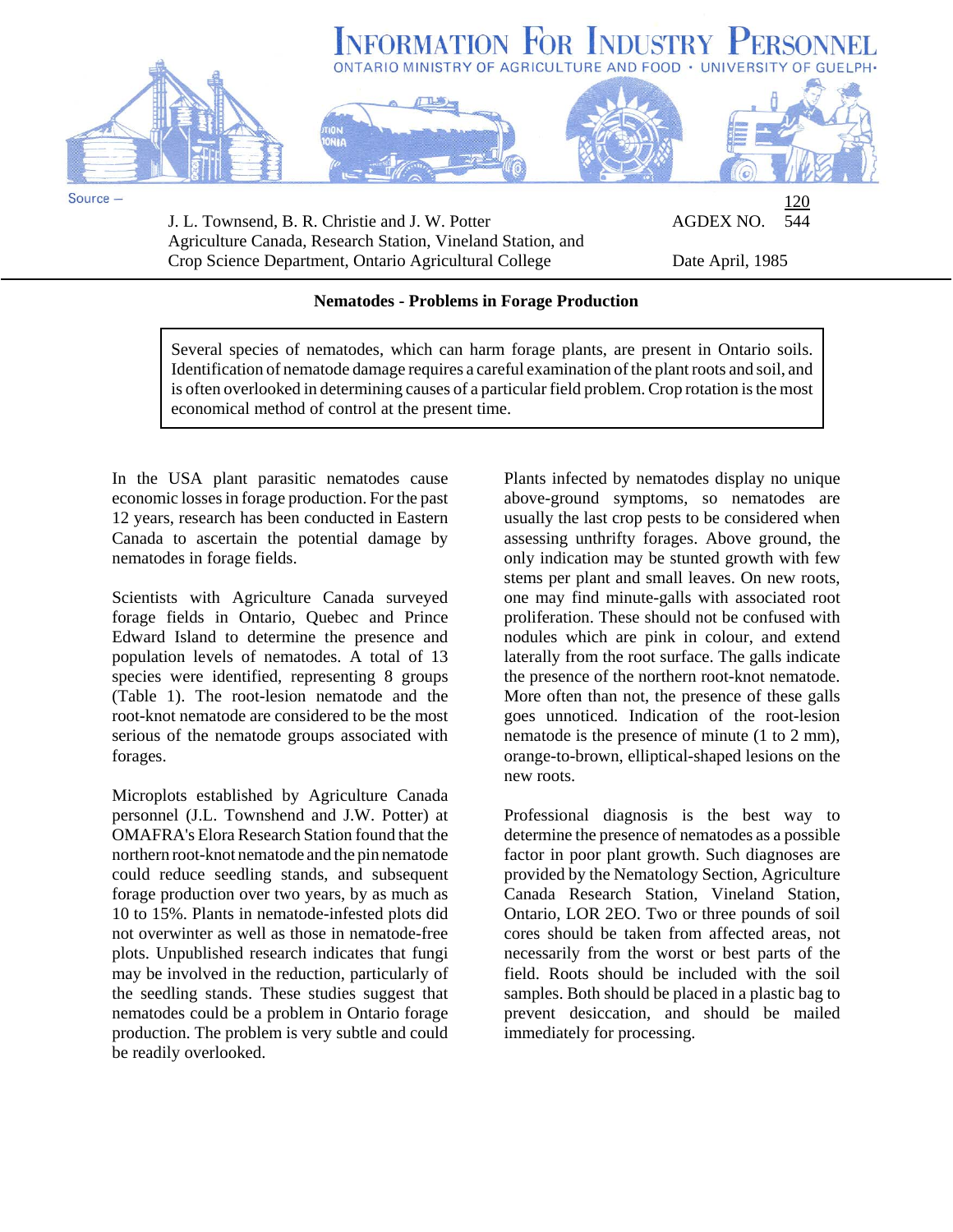## **Control**

Rotation is one method of control depending upon farm management practices. Table 2 presents data on the suitability of different cereals, forage legumes and forage grasses as hosts for three of the common nematodes. If nematodes are identified upon diagnosis, then extension personnel and the farmer should examine Table 2 to determine the best legume-grass combination and the best cereal rotation. For example, if a farmer was growing pure alfalfa and had a root-knot nematode problem, he could rotate with any cereal since none is a host to that nematode.

Since forages are a low cash value crop, soil fumigation is uneconomical. The cost would be 2 to 4 times the value of the crop. The only chemical control is seed treatment with a nematicide. Studies of seed treatment are underway at Vineland. With alfalfa seed impregnated and/or coated with oxamyl, a reduced number of root-lesion and root-knot nematodes enter the roots of the alfalfa seedlings in the first three weeks. The numbers of nematodes entering the seedlings have been reduced by 50%. Studies in Crew Zealand with oxamyl-coated sweet clover seed have found a 90% reduction in penetration of sweet clover roots. At nematicidal rates, oxamyl does not affect germination. There is some evidence that alfalfa modulation is enhanced by the presence of oxamyl.

The OAC Crop Science Department and the Agriculture Canada Research Station, Vineland, have been exploring the potential for the development of resistant varieties. Individual alfalfa plants, which were resistant to the northern root-knot nematode were identified from the variety Vernal. In genetic studies, resistance was found to be dominant and controlled by two loci. A strain made up of these resistant plants was seeded at the Elora Research Station. There was no difference in yield between this strain and the original Vernal, but unfortunately there are no data on the nematode populations present.

Selection for resistance to-the root-lesion nematode was much more complicated. Three generations of selection were carried out before resistant plants, whose resistance did not break down, were identified.- This study is being continued to determine the mode of inheritance of resistance.

Small amounts of seed harvested from resistant plants can be provided to any interested forage breeder.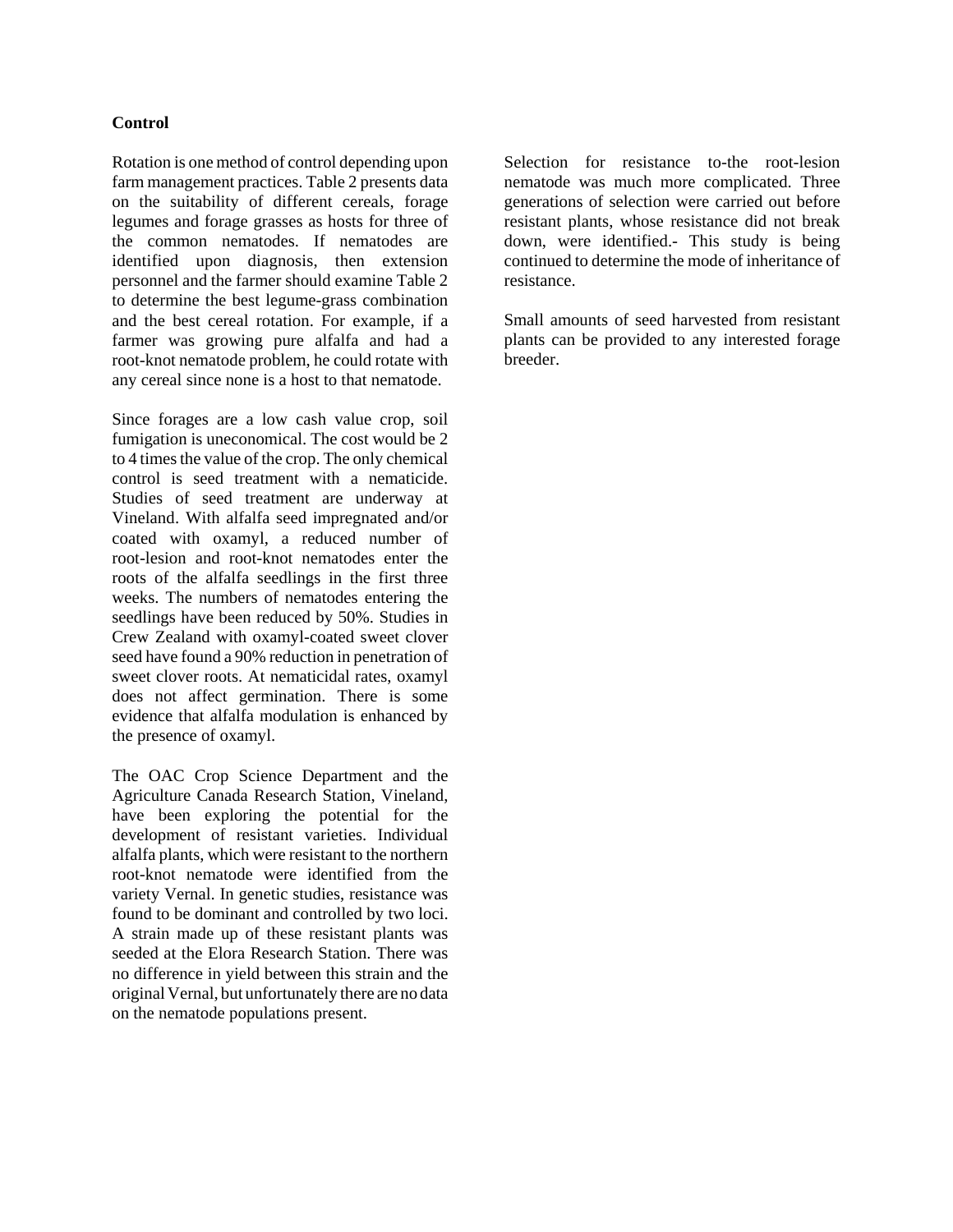|             | % Fields Infected       |                    |        |             |          |  |  |  |  |
|-------------|-------------------------|--------------------|--------|-------------|----------|--|--|--|--|
| Nematode    | Southwestern<br>Ontario | Eastern<br>Ontario | Quebec | Nova Scotia | P. E. I. |  |  |  |  |
|             | $(49)*$                 | (71)               | (96)   | (35)        | (91)     |  |  |  |  |
| Root-lesion | 100                     | 100                | 90     | 92          | 100      |  |  |  |  |
| Pin         | 85                      | 90                 | 60     | 75          | 87       |  |  |  |  |
| Spiral      | 60                      | 80                 | 71     | 53          | 65       |  |  |  |  |
| Root-knot   | 33                      | 79                 | 43     | 33          | 81       |  |  |  |  |
| Stunt       | 62                      | 51                 | 10     | 22          | 73       |  |  |  |  |
| Cyst        | 21                      | 37                 | 7      | 25          | 71       |  |  |  |  |
| Ring        | 3                       | 10                 | 10     | 22          | 80       |  |  |  |  |
| Dagger      | 10                      | 3                  | 5      | 6           | 5        |  |  |  |  |

**Table 1. Occurrence of plant-parasitic nematodes in forage fields in eastern Canada.**

\*Figures in brackets are numbers of fields sampled.